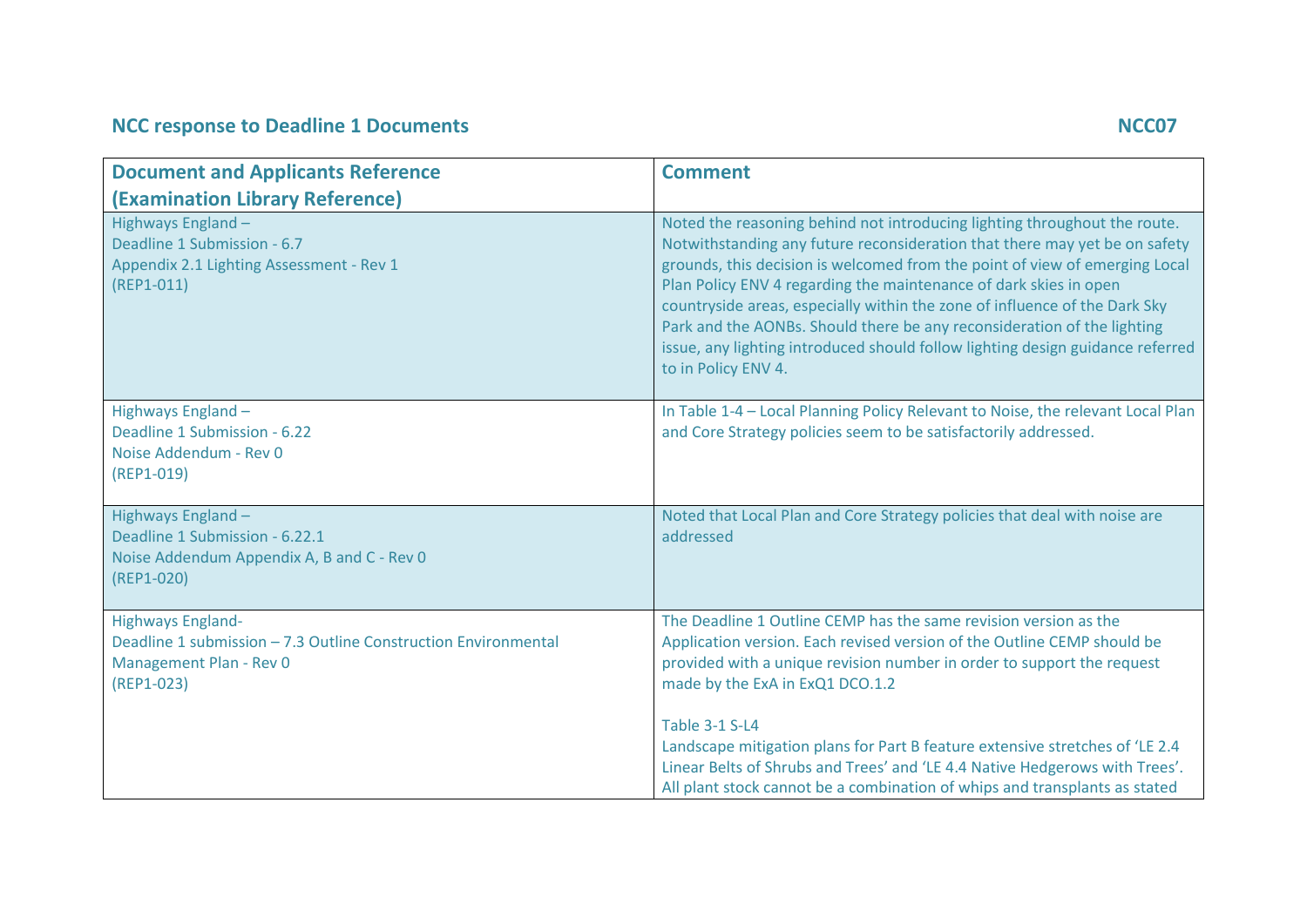| <b>Document and Applicants Reference</b>                                                                                                  | <b>Comment</b>                                                                                                                                                                                                                                                                                                                                                                                                                                                                                                                                                                                                                                                                                                                                                                                                                                                                      |
|-------------------------------------------------------------------------------------------------------------------------------------------|-------------------------------------------------------------------------------------------------------------------------------------------------------------------------------------------------------------------------------------------------------------------------------------------------------------------------------------------------------------------------------------------------------------------------------------------------------------------------------------------------------------------------------------------------------------------------------------------------------------------------------------------------------------------------------------------------------------------------------------------------------------------------------------------------------------------------------------------------------------------------------------|
| (Examination Library Reference)                                                                                                           |                                                                                                                                                                                                                                                                                                                                                                                                                                                                                                                                                                                                                                                                                                                                                                                                                                                                                     |
|                                                                                                                                           | here given that LE 4.4 description in DMRB indicates inclusion of 'standard<br>trees' which is necessary so that the intended trees can be distinguished<br>during establishment and maintenance from the intended hedgerow.<br><b>Table 3-3 B-L2</b><br>Refers to a hedgerow that will be retained and replaced. Applicant to<br>confirm which outcome is intended. The scale of drawing provided in Figure<br>7.10: Landscape Mitigation Plan, Volume 6 of the ES [APP-144] not<br>sufficiently detailed to illustrate the intention here                                                                                                                                                                                                                                                                                                                                         |
| Highways England -<br>Deadline 1 Submission - 7.6A<br>Statement of Common Ground with Northumberland County Council - Rev 0<br>(REP1-028) | We consider the record of correspondence and meetings included in this<br>document to be useful background information which informs the route to<br>agreeing matters, however we question whether it should be included in the<br>SoCG in this form.<br>This version of the document has been submitted without any baseline<br>agreement with us and doesn't appear to include all meetings that we have<br>a record of.                                                                                                                                                                                                                                                                                                                                                                                                                                                          |
| Highways England -<br>Deadline 1 Submission - 7.8<br>Applicant's Response to ExA's First Written Questions - Rev 0<br>(REP1-032)          | <b>GEN1.8</b><br>We consider that the introduction of a footway/cycleway along the full<br>length of the de-trunked A1 within Part A of the scheme is a key part of the<br>scheme to provide connectivity for non-motorised users who are not well<br>catered for both in the existing situation and in the scheme proposals. The<br>provision of such facilities accords with the Department for Transport's push<br>for active travel provision. We will actively engage with the applicant in<br>respect to Designated Funds applications, however such discussions in<br>relation to the use of these funds was first made in a Working Group<br>meeting on 11th April 2018 and we have seen no evidence of progress in<br>relation to this nor is reference made to these discussions in the meetings<br>log within the first draft of the Statement of Common Ground. Further |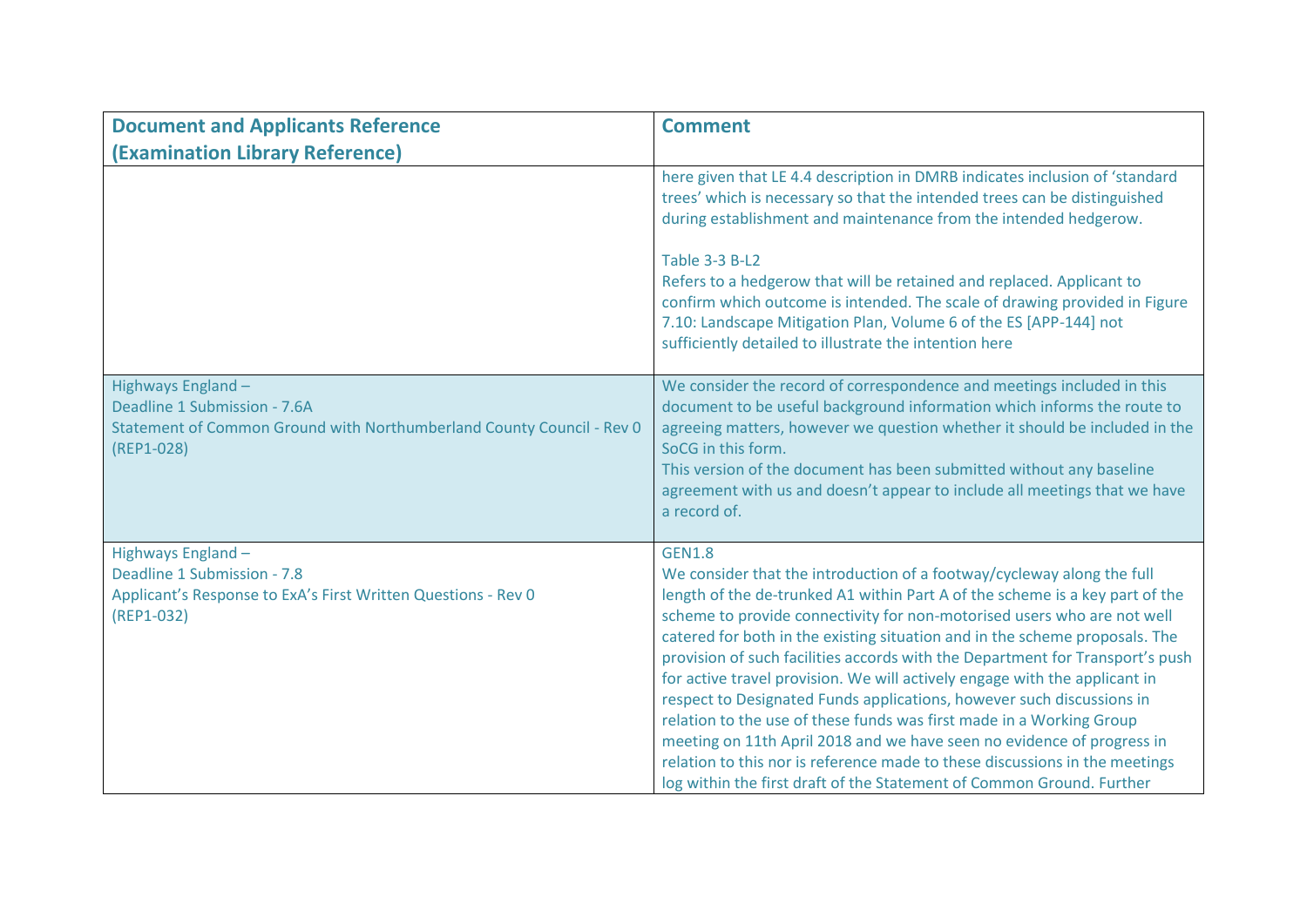| <b>Document and Applicants Reference</b>                                                                                         | <b>Comment</b>                                                                                                                                                                                                                                                                                                                                                                                    |
|----------------------------------------------------------------------------------------------------------------------------------|---------------------------------------------------------------------------------------------------------------------------------------------------------------------------------------------------------------------------------------------------------------------------------------------------------------------------------------------------------------------------------------------------|
| (Examination Library Reference)                                                                                                  |                                                                                                                                                                                                                                                                                                                                                                                                   |
|                                                                                                                                  | comments on this are provided in our response to the submitted document<br>REP1-064 (Deadline 1 Submission - 7.9 Applicant's Response to Relevant<br>Representations Rev 0.                                                                                                                                                                                                                       |
| Highways England -<br>Deadline 1 Submission - 7.8<br>Applicant's Response to ExA's First Written Questions - Rev 0<br>(REP1-032) | <b>GEN1.31</b><br>We would concur with the Examining Authority's remarks on the planning<br>balance and do not feel that the applicant's response fully responds to the<br>question asked.                                                                                                                                                                                                        |
| Highways England -<br>Deadline 1 Submission - 7.8<br>Applicant's Response to ExA's First Written Questions - Rev 0<br>(REP1-032) | <b>GEN1.34</b><br>We can confirm that our comments regarding the development plan status<br>of the land in the Lionheart area (as explained in the Local Impact Report)<br>remain unchanged.                                                                                                                                                                                                      |
| Highways England -<br>Deadline 1 Submission - 7.8<br>Applicant's Response to ExA's First Written Questions - Rev 0<br>(REP1-032) | <b>BIO1.4</b><br>It should be noted that weight is given to the preservation of irreplaceable<br>habitats as part of emerging Policy ENV 1, rather than ENV 2. The quoted<br>policies are from the emerging Local Plan. As they are the subject of<br>unresolved objections at the ongoing Examination, they will not yet carry full<br>weight and are likely to be subject to some modification. |
| Highways England -<br>Deadline 1 Submission - 7.8<br>Applicant's Response to ExA's First Written Questions - Rev 0<br>(REP1-032) | <b>CE1.3</b><br>There seems to be some confusion regarding the relevant local plan<br>documents. No mention is made of the Alnwick Core Strategy, published in<br>2007, which is the main strategic DPD for that area. It contains many<br>references to climate change. The emerging Northumberland Local Plan has<br>Policy STP 4 on climate change.                                            |
| Highways England -<br>Deadline 1 Submission - 7.8                                                                                | <b>DCO1.40</b><br>Our view in relation to the response to some areas of this question differs to                                                                                                                                                                                                                                                                                                  |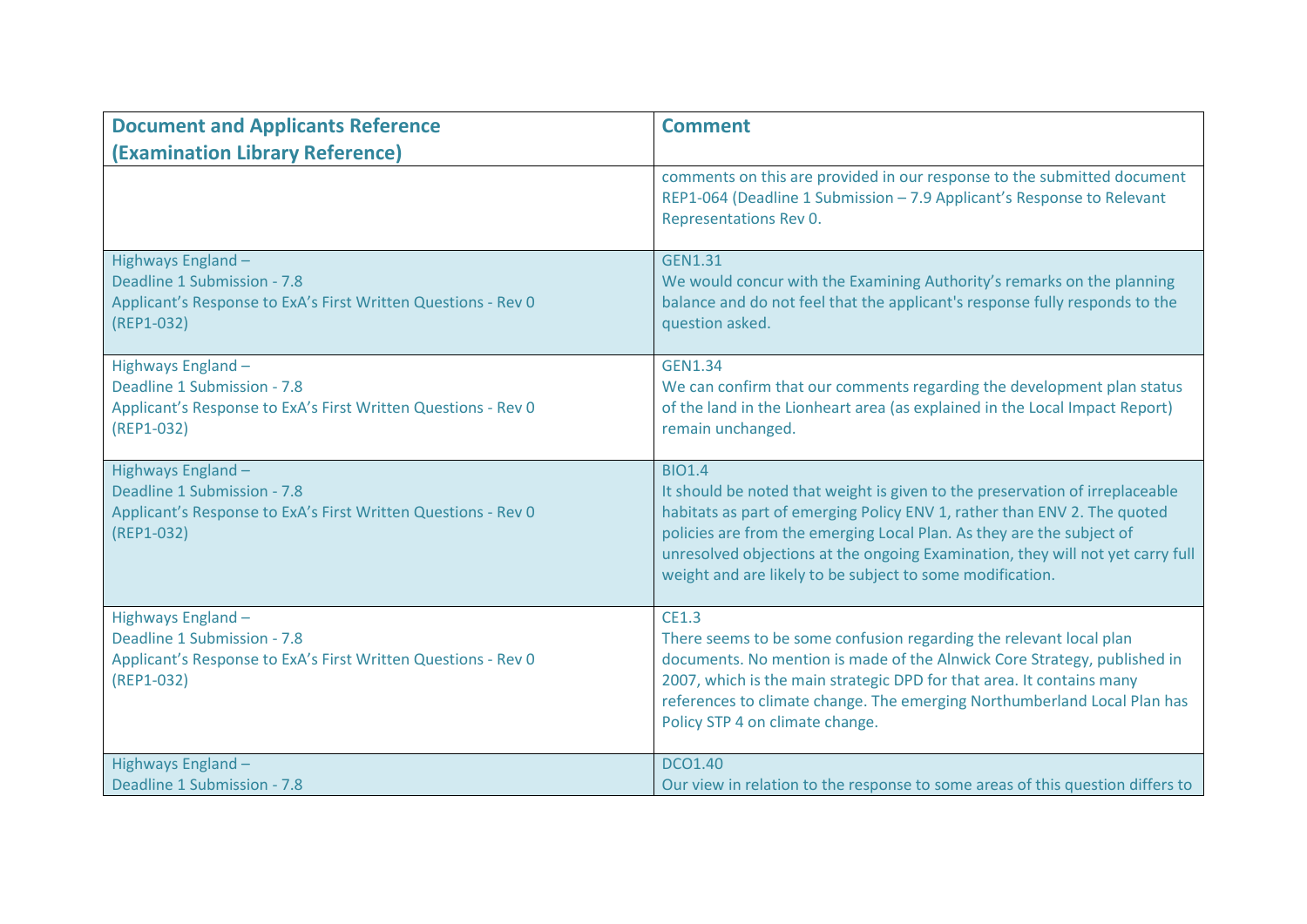| <b>Document and Applicants Reference</b>                                                                                         | <b>Comment</b>                                                                                                                                                                                                                                                                                                                                                                                                                                                                                                                                                                                                                                                                                                                                                    |
|----------------------------------------------------------------------------------------------------------------------------------|-------------------------------------------------------------------------------------------------------------------------------------------------------------------------------------------------------------------------------------------------------------------------------------------------------------------------------------------------------------------------------------------------------------------------------------------------------------------------------------------------------------------------------------------------------------------------------------------------------------------------------------------------------------------------------------------------------------------------------------------------------------------|
| (Examination Library Reference)                                                                                                  |                                                                                                                                                                                                                                                                                                                                                                                                                                                                                                                                                                                                                                                                                                                                                                   |
| Applicant's Response to ExA's First Written Questions - Rev 0<br>(REP1-032)                                                      | that of the applicant when comparing responses to this question.                                                                                                                                                                                                                                                                                                                                                                                                                                                                                                                                                                                                                                                                                                  |
| Highways England-<br>Deadline 1 Submission - 7.8<br>Applicant's Response to ExA's First Written Questions - Rev 0<br>(REP1-032)  | LV1.12 and LV1.22<br>The reliance on the older definitions from DMRB is problematic as the<br>documents referenced are no longer readily available, and the new<br>definitions in LD.117 contain no more information that the brief descriptions<br>provided on the Landscape Mitigation Masterplans. These brief descriptions<br>are inadequate to ensure satisfactory mitigation and implementation.<br>If the Applicant wishes to continue to rely on the withdrawn descriptions<br>they should be provided as part of the application documentation so that<br>they are available in order to ascertain suitability to achieve adequate<br>mitigation, and to support the implementation stage.<br>Discussions with the applicant are ongoing on this matter. |
| Highways England -<br>Deadline 1 Submission - 7.8<br>Applicant's Response to ExA's First Written Questions - Rev 0<br>(REP1-032) | LV1.27<br>The Council can confirm that Berwick-upon-Tweed Borough Local Plan Policy<br>F3 which included the Kyloe Hills and Glendale AHLV (Area of High<br>Landscape Value) and Policy F4 which defined the Intermediate Areas of<br>Landscape Value (IALV) and Alnwick District Policy RE17 that defined an<br>AHLV are 'saved' development plan policies, although any AHLVs that were<br>defined prior to the introduction of the character-based approach, carry<br>little weight in their own right. Reference should be made to the Alnwick<br>Landscape Character SPD and the Northumberland LCA.                                                                                                                                                         |
| Highways England -<br>Deadline 1 Submission - 7.8<br>Applicant's Response to ExA's First Written Questions - Rev 0<br>(REP1-032) | TT1.20<br>We note the response to the questions from the applicant. On the basis of<br>the Preferred Route Announcement scheme NCC have no concerns over the<br>access to and from the A1 from the current Causey Park junction with<br>vehicles to and from the Widdrington Road approach being able to use the<br>de-trunked and new local road connections to the dualled A1 without any                                                                                                                                                                                                                                                                                                                                                                       |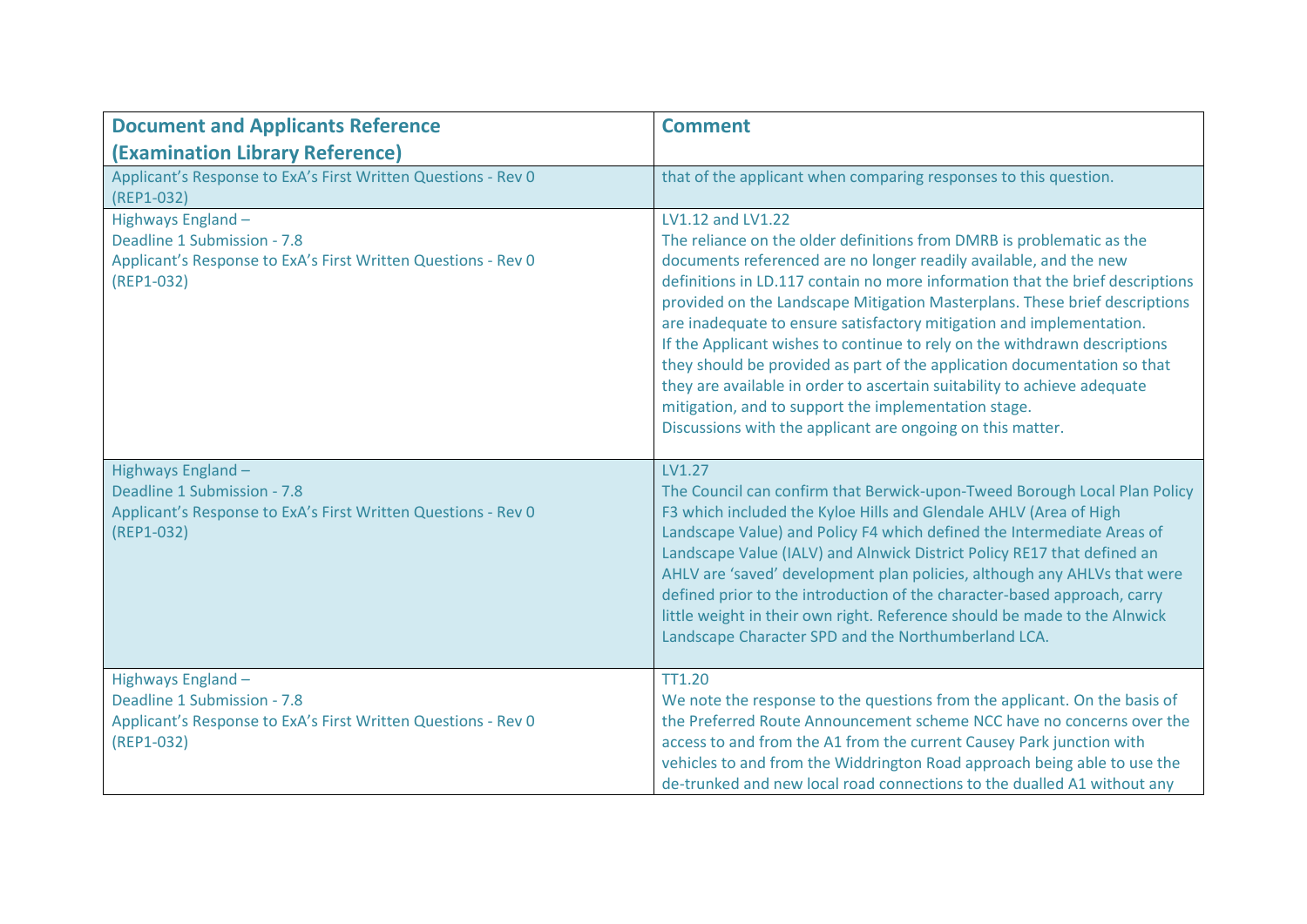| <b>Document and Applicants Reference</b>                                                                                         | <b>Comment</b>                                                                                                                                                                                                                                                                                                                                                                                                                                                                                                                                                                                                                                                                                                                                                                                              |
|----------------------------------------------------------------------------------------------------------------------------------|-------------------------------------------------------------------------------------------------------------------------------------------------------------------------------------------------------------------------------------------------------------------------------------------------------------------------------------------------------------------------------------------------------------------------------------------------------------------------------------------------------------------------------------------------------------------------------------------------------------------------------------------------------------------------------------------------------------------------------------------------------------------------------------------------------------|
| (Examination Library Reference)                                                                                                  |                                                                                                                                                                                                                                                                                                                                                                                                                                                                                                                                                                                                                                                                                                                                                                                                             |
|                                                                                                                                  | significant diversion over the current access as both the West Moor and<br>Fenrother junctions are all-direction grade separated junctions.                                                                                                                                                                                                                                                                                                                                                                                                                                                                                                                                                                                                                                                                 |
| Highways England -<br>Deadline 1 Submission - 7.8<br>Applicant's Response to ExA's First Written Questions - Rev 0<br>(REP1-032) | <b>TT1.21</b><br>Capacity assessment noted.<br>1.<br>The current position in relation to National Speed Limit within the SoCG<br>is noted and discussions are ongoing as outlined in that document<br>(which was not seen by us prior to Deadline 1).<br>Response noted especially in regard to the clarification in respect to the<br>3.<br>bus far zone boundary north of Charlton Mires rather than these being<br>bus stops.                                                                                                                                                                                                                                                                                                                                                                            |
| Highways England -<br>Deadline 1 Submission - 7.8<br>Applicant's Response to ExA's First Written Questions - Rev 0<br>(REP1-032) | <b>TT1.22</b><br>We note the assessments made using the derived peak hour flow data<br>1.<br>2. Whilst noting the assessment of junctions on the A1 and the findings<br>made, we have asked for wider traffic flow information to be provided in<br>order to determine whether any impacts need to be assessed away from<br>the A1 corridor due to reassignment of traffic. Following this issue being<br>raised in meetings held with applicant since the submission of the DCO a<br>discussion was held with the modelling team on 21 <sup>st</sup> January 2021 and<br>we await this information for review and potentially additional<br>assessment.<br>3. The applicant's position is noted but modelling may be required should<br>the issue in respect to the de-trunked section be resolved/agreed. |
| Highways England-<br>Deadline 1 Submission - 7.8<br>Applicant's Response to ExA's First Written Questions - Rev 0<br>(REP1-032)  | <b>TT1.23</b><br>In the applicant's response, we do not understand why "West View" is in<br>bold type. Notwithstanding this we are in discussion with the applicant in<br>relation to the status of this section and we are aware that the applicant is in<br>discussions with the landowner/developer in relation to the implications to<br>the scheme in respect to the status of this section of the scheme.                                                                                                                                                                                                                                                                                                                                                                                             |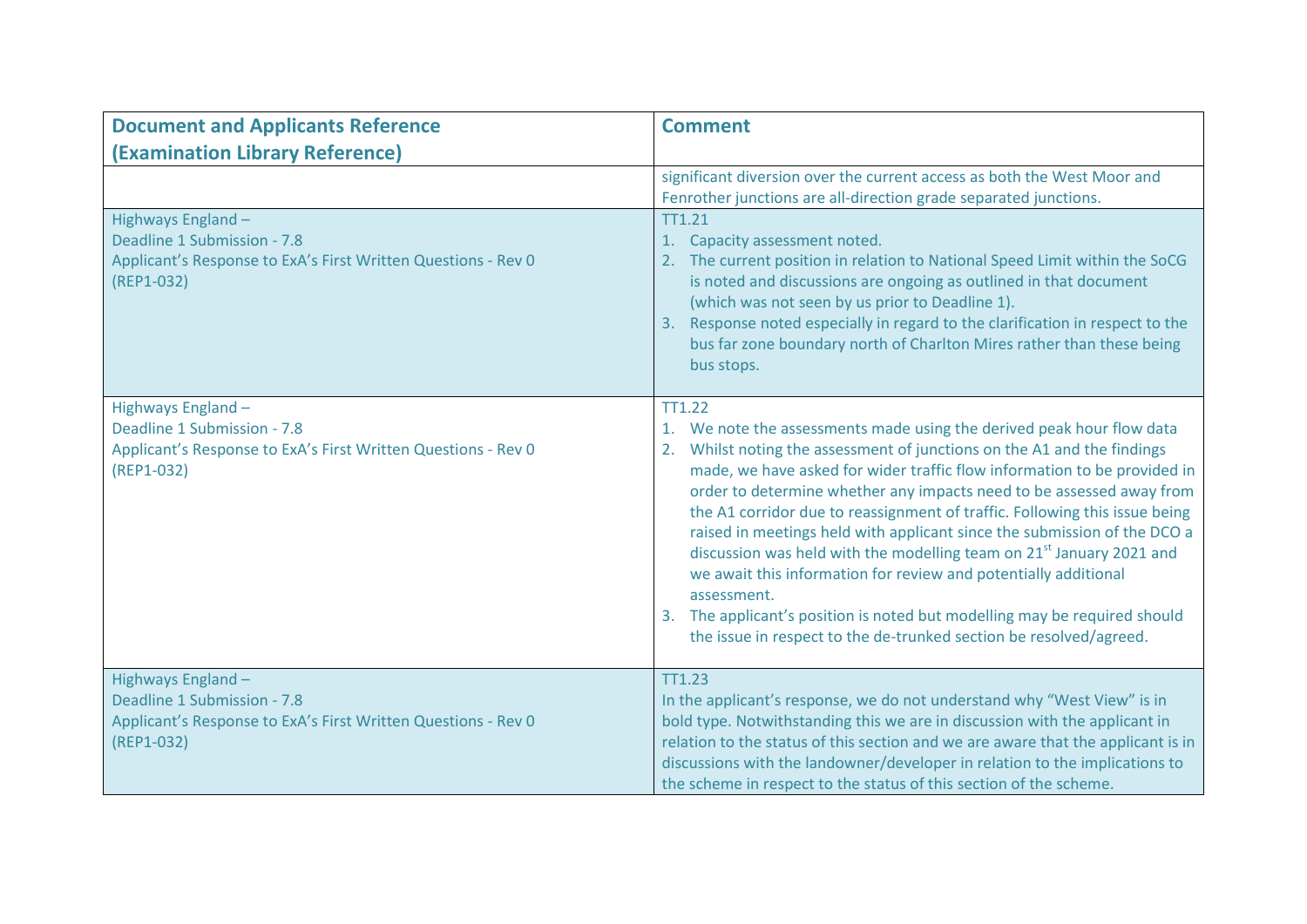| <b>Document and Applicants Reference</b>                                                                                | <b>Comment</b>                                                                                                                                                                                                                                                                                                                                                                                                                                                                                                                                                                                                                                                                     |
|-------------------------------------------------------------------------------------------------------------------------|------------------------------------------------------------------------------------------------------------------------------------------------------------------------------------------------------------------------------------------------------------------------------------------------------------------------------------------------------------------------------------------------------------------------------------------------------------------------------------------------------------------------------------------------------------------------------------------------------------------------------------------------------------------------------------|
| (Examination Library Reference)                                                                                         |                                                                                                                                                                                                                                                                                                                                                                                                                                                                                                                                                                                                                                                                                    |
|                                                                                                                         | The list presented in the response is generally what was expected in relation<br>to the areas to be offered for adoption. Clarification is required in relation to<br>Parts 15/A and 15/B as required to confirm this is NCC adoption of realigned<br>Local Roads to cater for the Charlton Mires Junction and that they will be<br>included in the new areas that the Local Highway Authority will be adopting.<br>We also note that there is a gap on the Rights of Way and Access Plans<br>(REP1-003) between the end of the future adopted highway at PA16/1 with<br>the existing Bridleway reference 112/009 and seek clarification in respect to<br>whether this is correct. |
|                                                                                                                         | We note that there is some contradictory information in relation to the DCO<br>documentation in relation to de-trunking and the extents of adoption, for<br>example to the south of the River Lyne Bridge. There is inconsistency in the<br>shading in the Rights of Way and Access Plans (REP1-003) for roads to be<br>adopted by NCC with a spotted legend used for the Part A scheme and a<br>hatch used for the Part B elements. We have discussed these with the<br>applicant in a meeting on 14 <sup>th</sup> January 2020 and followed up by e-mail 19 <sup>th</sup><br>January 2020.                                                                                       |
| Highways England -<br>Deadline 1 Submission - 7.8.1<br>Principles for Good Road Design WQ GEN.1.1 - Rev 0<br>(REP1-033) | The findings are generally supported and reflect design principles set out in<br>Policy QOP 1 in the emerging Northumberland Local Plan. Notwithstanding<br>ongoing discussions on details, it is noted and appreciated that the<br>document explains measures being taken · to design junctions etc to have<br>minimal impact on the Green Belt; · to retain the historical context of the<br>road and its surrounding environment; · to design in SuDS (Sustainable<br>Drainage Systems) and other water environment mitigation measures · to<br>design in net biodiversity gains for all cases where non-irreplaceable<br>features are affected.                                |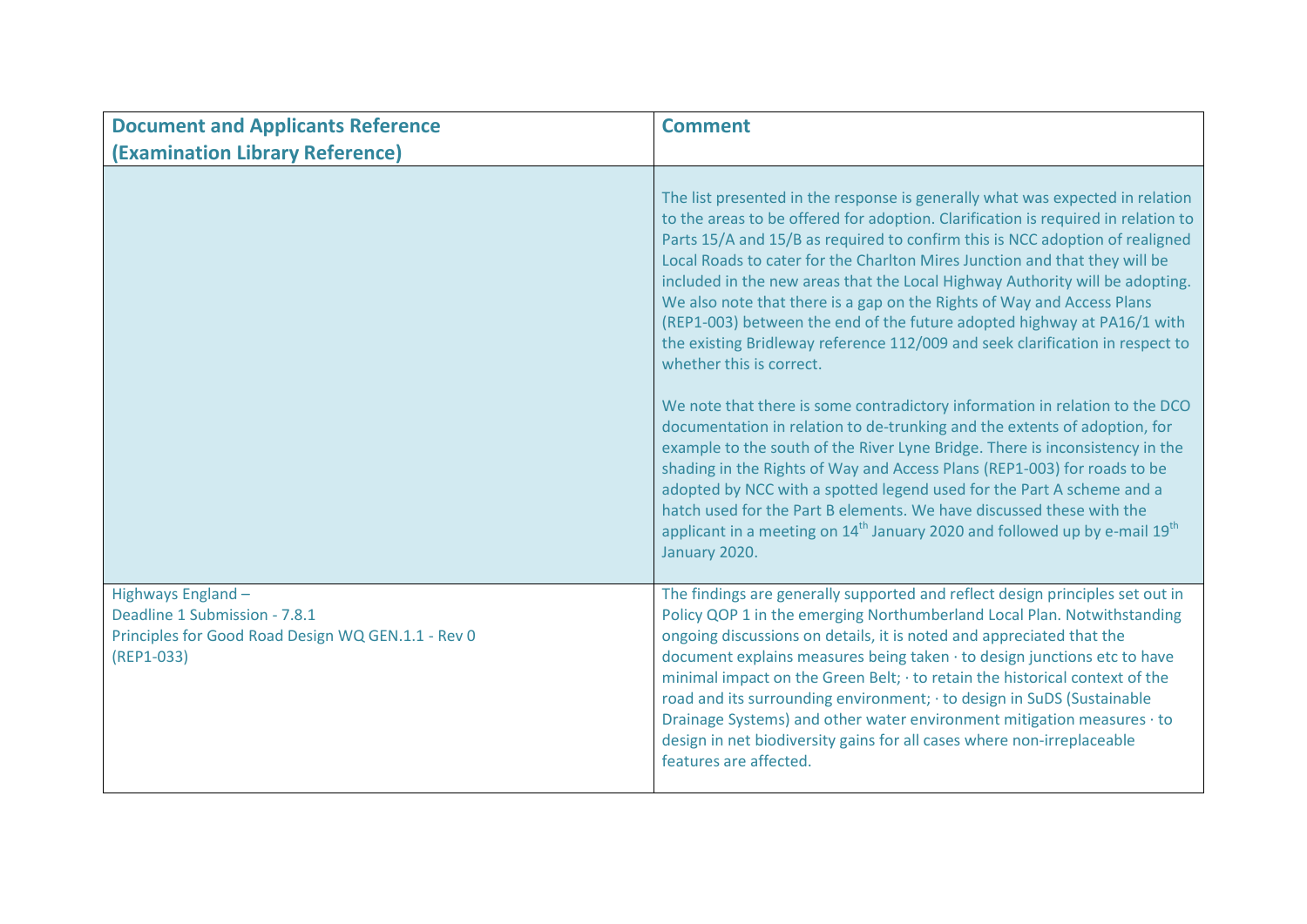| <b>Document and Applicants Reference</b>                                                                                           | <b>Comment</b>                                                                                                                                                                                                                                                                                                                                                                                                                                                                                                                                                                                                                                                                                                                                                                                                                                         |
|------------------------------------------------------------------------------------------------------------------------------------|--------------------------------------------------------------------------------------------------------------------------------------------------------------------------------------------------------------------------------------------------------------------------------------------------------------------------------------------------------------------------------------------------------------------------------------------------------------------------------------------------------------------------------------------------------------------------------------------------------------------------------------------------------------------------------------------------------------------------------------------------------------------------------------------------------------------------------------------------------|
| (Examination Library Reference)                                                                                                    |                                                                                                                                                                                                                                                                                                                                                                                                                                                                                                                                                                                                                                                                                                                                                                                                                                                        |
| Highways England -<br>Deadline 1 Submission - 7.8.1<br>Principles for Good Road Design WQ GEN.1.1 - Rev 0<br>(REP1-033)            | Document appears to accurately summarise landscape design/mitigation, as<br>set out within the Application documents. It sets out further design rationale<br>and relates this to relevant HE guidance.<br>$1.1.5 - 1.1.6$<br>List identifying PRoW where safety will be improved for Part A but no<br>equivalent for Part B- not reviewed in detail at this stage.<br>1.4.2<br>As noted in LIR we consider that mitigation can be improved at Fenrother,<br>Causey Bridge and West Moor. Discussions with the applicant are ongoing<br>on this matter                                                                                                                                                                                                                                                                                                 |
| Highways England -<br>Deadline 1 Submission - 7.8.4<br>Appendix GEN.4 Justification for Significant Residual Effects<br>(REP1-036) | The mitigation management mechanisms for a number of effects refer to a<br>Landscape Management Plan which does not exist in the draft application.<br>Pages 5-7<br>The first four entries regarding effects on landscape character misleadingly<br>refer to 'a single landscape character area' being subject to significant<br>effects and the entries regarding operational effects refer to construction<br>effects in the justification.<br>Pages 13 and 16<br>We do not agree that there are not opportunities to improve mitigation for<br>residents and road users at West Moor; and believe that this can be<br>achieved without blocking open views looking north from properties via<br>planting in the area marked for topsoil storage to the west of the proposed<br>junction. Discussions with the applicant are ongoing on this matter. |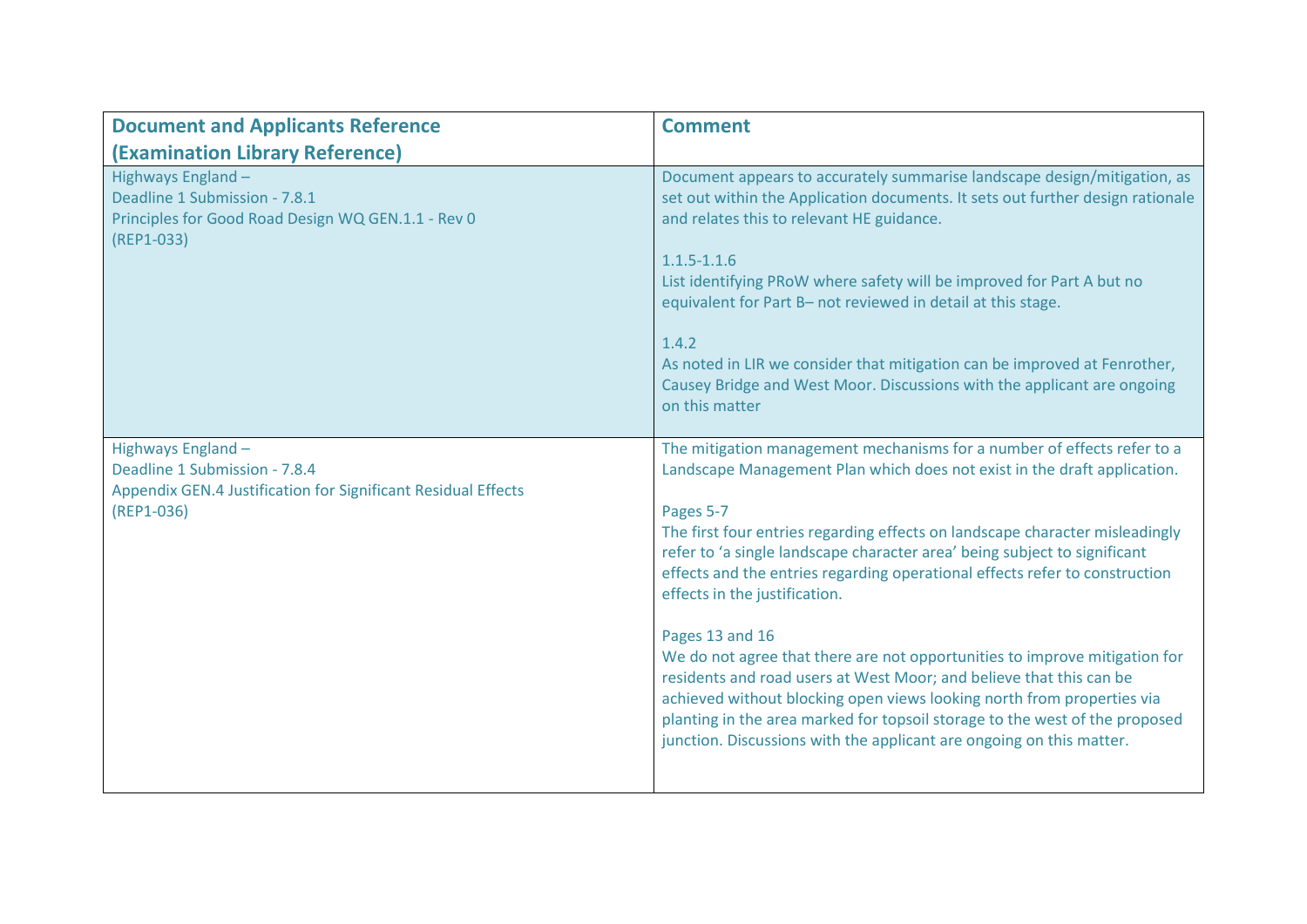| <b>Document and Applicants Reference</b>                                                                                                    | <b>Comment</b>                                                                                                                                                                                                                                                                                                                                                                                                                                                                                                          |
|---------------------------------------------------------------------------------------------------------------------------------------------|-------------------------------------------------------------------------------------------------------------------------------------------------------------------------------------------------------------------------------------------------------------------------------------------------------------------------------------------------------------------------------------------------------------------------------------------------------------------------------------------------------------------------|
| <b>(Examination Library Reference)</b>                                                                                                      |                                                                                                                                                                                                                                                                                                                                                                                                                                                                                                                         |
| Highways England -<br>Deadline 1 Submission - 7.8.13<br>Appendix LV.2 Trees to be removed and replaced at Coronation Avenue<br>$(REP1-044)$ | As previously reviewed and agreed                                                                                                                                                                                                                                                                                                                                                                                                                                                                                       |
| Highways England -<br>Deadline 1 Submission - 7.8.20<br><b>Appendix LV.1 Summary Table</b><br>(REP1-050)                                    | The schedule of vegetation removals has not been reviewed in detail. Will<br>be discussed with applicant as part of Statement of Common Ground<br>discussions.                                                                                                                                                                                                                                                                                                                                                          |
| Highways England-<br>Deadline 1 Submission - 7.8.21<br>Appendix LV.3 response to WQ LV 1.1.13<br>$(REP1-051)$                               | This document provides a specific response regarding potential further<br>mitigation for significant effects on residential receptors. Several of these<br>coincide with community receptors at West Moor (R35, R36 and R37) and<br>Causey Park Bridge (R58 and R59) for which we have been requesting<br>further consideration and mitigation (see above) and still consider despite<br>the response given that improvements to mitigation could be made.<br>Discussions with the applicant are ongoing on this matter |
| Highways England -<br>Deadline 1 Submission - 7.8.22<br>Tree Protection plan and Composite Table<br>(REP1-052)                              | Improved tree removal and protection plans, not reviewed in detail, but far<br>more informative and user-friendly than previous plans                                                                                                                                                                                                                                                                                                                                                                                   |
| Highways England -<br>Deadline 1 Submission - 7.8.32 Appendix GEN.6 - Figure 32 WQ GEN.1.28 -<br>Rev <sub>0</sub><br>$(REP1-062)$           | <b>Noted</b>                                                                                                                                                                                                                                                                                                                                                                                                                                                                                                            |
| Highways England -<br>Deadline 1 Submission - 7.9<br>Applicant's Response to Relevant Representations - Rev 0<br>$(REP1-064)$               | <b>1.2 LOCAL AUTHORITIES</b><br>Table 1-1 - Northumberland County Council - RR-001<br>1.1.2<br>The response here sets out a comprehensive explanation of the community                                                                                                                                                                                                                                                                                                                                                  |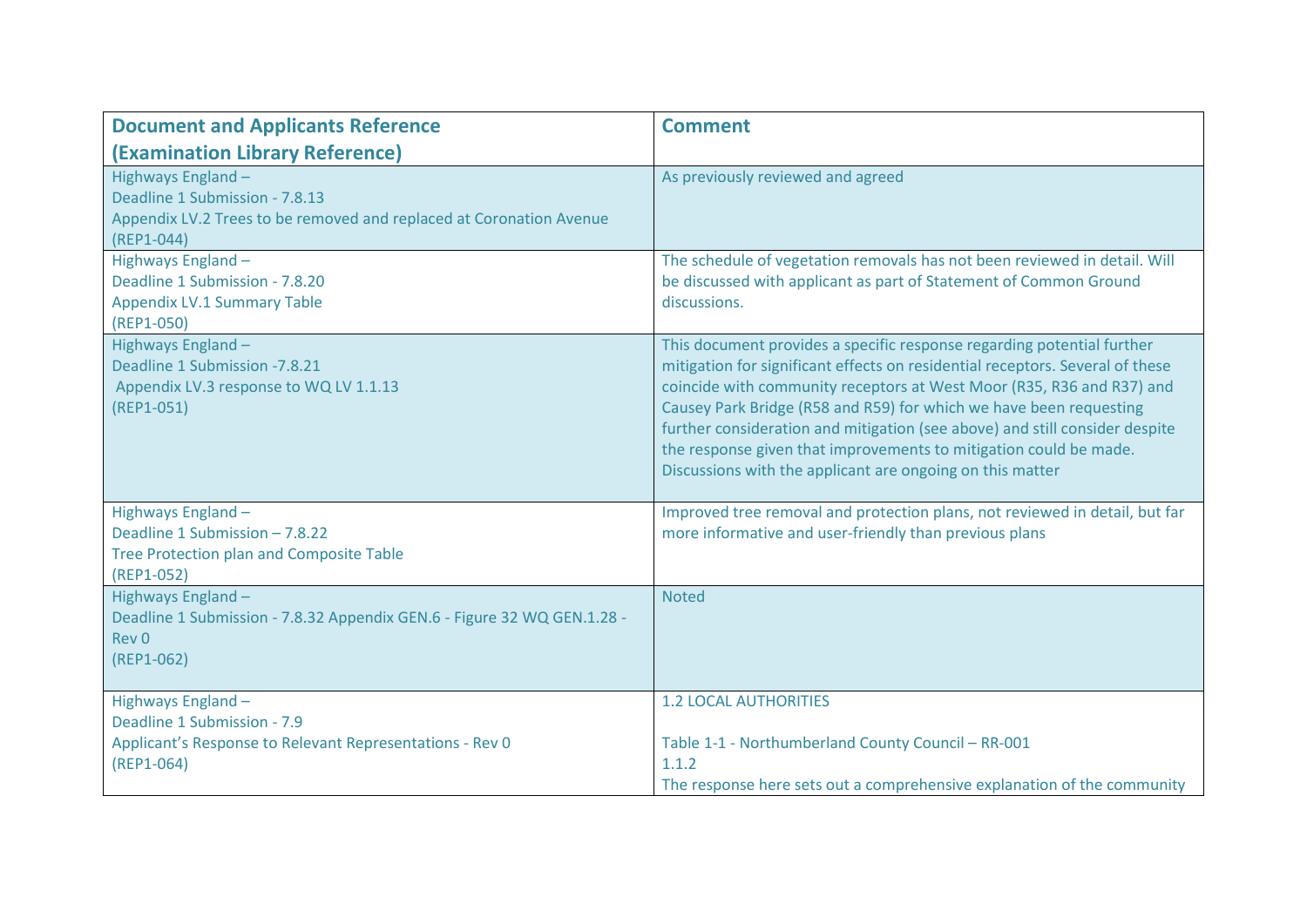| <b>Document and Applicants Reference</b> | <b>Comment</b>                                                                                                                                                                                                                                                                                                                                                                                                                                                                                                                                                                                                                                                                                                                                   |
|------------------------------------------|--------------------------------------------------------------------------------------------------------------------------------------------------------------------------------------------------------------------------------------------------------------------------------------------------------------------------------------------------------------------------------------------------------------------------------------------------------------------------------------------------------------------------------------------------------------------------------------------------------------------------------------------------------------------------------------------------------------------------------------------------|
| (Examination Library Reference)          |                                                                                                                                                                                                                                                                                                                                                                                                                                                                                                                                                                                                                                                                                                                                                  |
|                                          | benefits that will accrue and it can be accepted that these will contribute<br>positively to the planning balance. We have noted elsewhere comments in<br>certain responses, from communities or individuals, to the effect that the<br>layouts will reduce accessibility and lengthen journeys but can accept that<br>the optimal solution will be arrived at $-e.g.$ in terms of bus stop locations<br>and how communities access the A1 via the new junctions $-$ as a result of<br>ongoing discussions and taking all other factors into account.                                                                                                                                                                                            |
|                                          | 1.1.4<br>Whist it is acknowledged that we had dialogue with the applicant prior to<br>the submission of the application as outlined in the response we did not<br>have sight of the final documentation until after the submission of the<br>application to the Planning Inspectorate. Meetings prior to submission were<br>held with council officers in isolation and without any overall co-ordination.<br>There were therefore several areas at the time of writing the relevant<br>representation which had not been discussed with us. These are now being<br>discussed with the applicant and the authority is generally satisfied that<br>issues are moving towards agreement, but this situation could have been<br>completely avoided. |
|                                          | 1.1.5<br>We remain dissatisfied with the position of the applicant on this matter and<br>this point has been discussed in numerous engagements with the applicant<br>in the run up to the DCO submission.                                                                                                                                                                                                                                                                                                                                                                                                                                                                                                                                        |
|                                          | 1.1.5a)<br>In relation to the specific points raised in the Applicant's response:<br>1. It is agreed that this is an ongoing discussion and no agreement has<br>been reached.<br>2. It is the reduction in traffic on the A1 that provides both positives                                                                                                                                                                                                                                                                                                                                                                                                                                                                                        |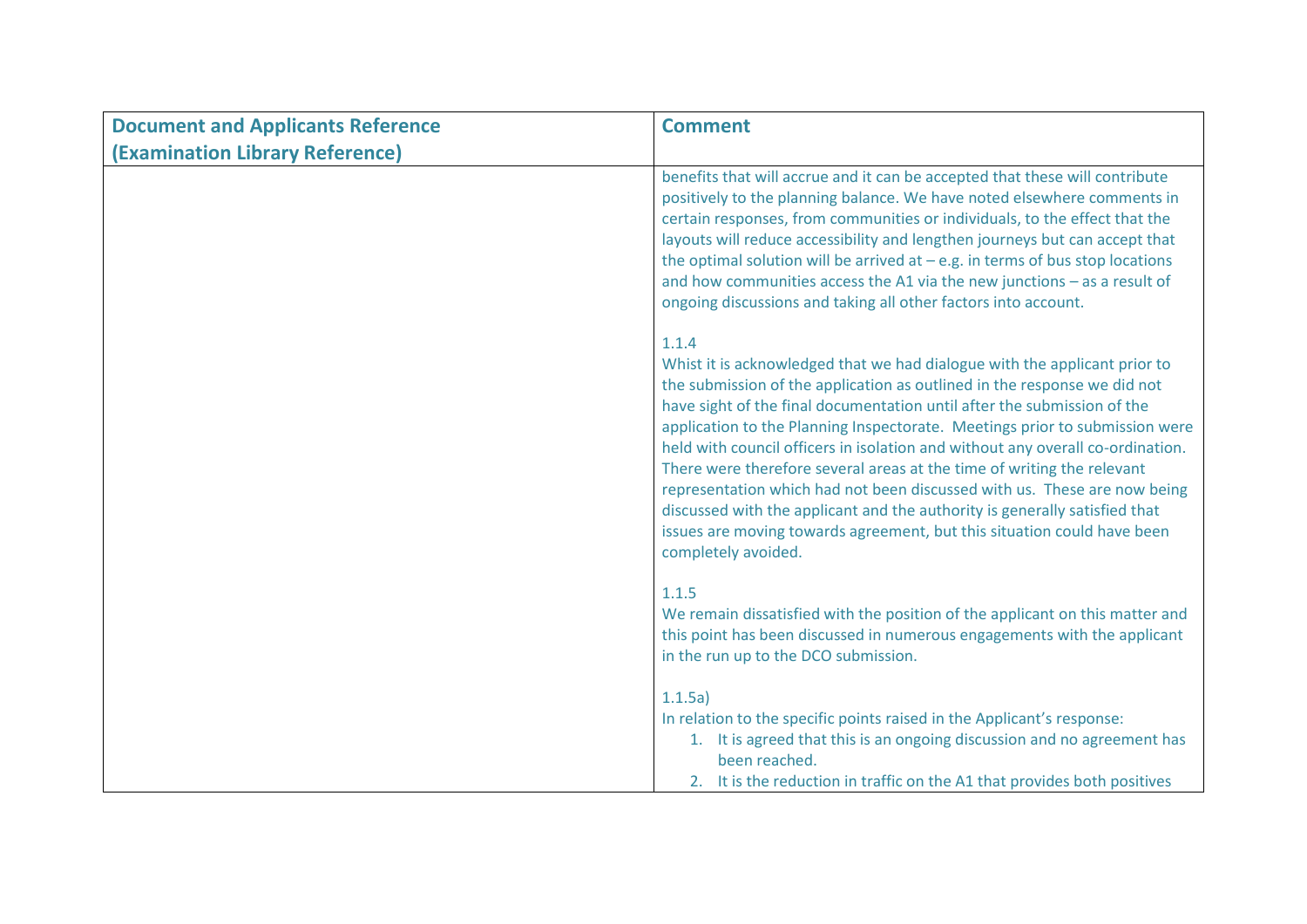| <b>Document and Applicants Reference</b> | <b>Comment</b>                                                                                                                                                                                                                                                                                                                                                                                                                                                                                                                                                                                                                                                                                                                                                                                                                                                                                                                                                                                                                                                                                                                                                                                                                                                                                                                                                                                                                             |
|------------------------------------------|--------------------------------------------------------------------------------------------------------------------------------------------------------------------------------------------------------------------------------------------------------------------------------------------------------------------------------------------------------------------------------------------------------------------------------------------------------------------------------------------------------------------------------------------------------------------------------------------------------------------------------------------------------------------------------------------------------------------------------------------------------------------------------------------------------------------------------------------------------------------------------------------------------------------------------------------------------------------------------------------------------------------------------------------------------------------------------------------------------------------------------------------------------------------------------------------------------------------------------------------------------------------------------------------------------------------------------------------------------------------------------------------------------------------------------------------|
| (Examination Library Reference)          |                                                                                                                                                                                                                                                                                                                                                                                                                                                                                                                                                                                                                                                                                                                                                                                                                                                                                                                                                                                                                                                                                                                                                                                                                                                                                                                                                                                                                                            |
|                                          | and negatives to sustainable transport provision on the de-trunked<br>section. The reduction in flow has the potential to make the route<br>more attractive for use but this reduction in flow has the potential<br>to increase vehicle speeds on a cross section of highway that is<br>overdesigned for these lower flows.<br>3. Footway provision on the scheme is not connected with existing<br>part-facilities being retained and not enhanced or connected,<br>meaning the scheme has the potential to be for the benefit of<br>vehicular traffic only and not all road users. Whilst the scheme does<br>provide provides such a off-carriageway shared pedestrian and<br>cyclist facility between the West Moor junction and the<br>Brockenfields Bridge but this does not connect to any further such<br>feature. We question why the applicant considers this to be<br>necessary in this area but not elsewhere on the de-trunked section.<br>We believe the proper treatment of the de-trunked section of the<br>A1 should be within the remit of the scheme and the responsibility<br>of the Applicant.<br>4. We fully support any Designated Funds bid that can be made to<br>secure these features as part of the scheme, however, such<br>discussions in relation to the use of these funds was first made in a<br>Working Group meeting on 11th April 2018 and we have seen no<br>evidence of progress in relation to this. |
|                                          | 1.1.5 <sub>b</sub>                                                                                                                                                                                                                                                                                                                                                                                                                                                                                                                                                                                                                                                                                                                                                                                                                                                                                                                                                                                                                                                                                                                                                                                                                                                                                                                                                                                                                         |
|                                          | We are of the opinion that the improvements to sustainable connectivity                                                                                                                                                                                                                                                                                                                                                                                                                                                                                                                                                                                                                                                                                                                                                                                                                                                                                                                                                                                                                                                                                                                                                                                                                                                                                                                                                                    |
|                                          | that could be gained by the Scheme cannot be delivered in a piecemeal                                                                                                                                                                                                                                                                                                                                                                                                                                                                                                                                                                                                                                                                                                                                                                                                                                                                                                                                                                                                                                                                                                                                                                                                                                                                                                                                                                      |
|                                          | fashion and this footway/cycleway connection around the A697 junction will                                                                                                                                                                                                                                                                                                                                                                                                                                                                                                                                                                                                                                                                                                                                                                                                                                                                                                                                                                                                                                                                                                                                                                                                                                                                                                                                                                 |
|                                          | does form part of the whole benefit. Changing of traffic patterns and the                                                                                                                                                                                                                                                                                                                                                                                                                                                                                                                                                                                                                                                                                                                                                                                                                                                                                                                                                                                                                                                                                                                                                                                                                                                                                                                                                                  |
|                                          | attractiveness of sections of connectivity may change users perceptions of<br>routes and therefore change the potential conflicts that may occur. Whilst a                                                                                                                                                                                                                                                                                                                                                                                                                                                                                                                                                                                                                                                                                                                                                                                                                                                                                                                                                                                                                                                                                                                                                                                                                                                                                 |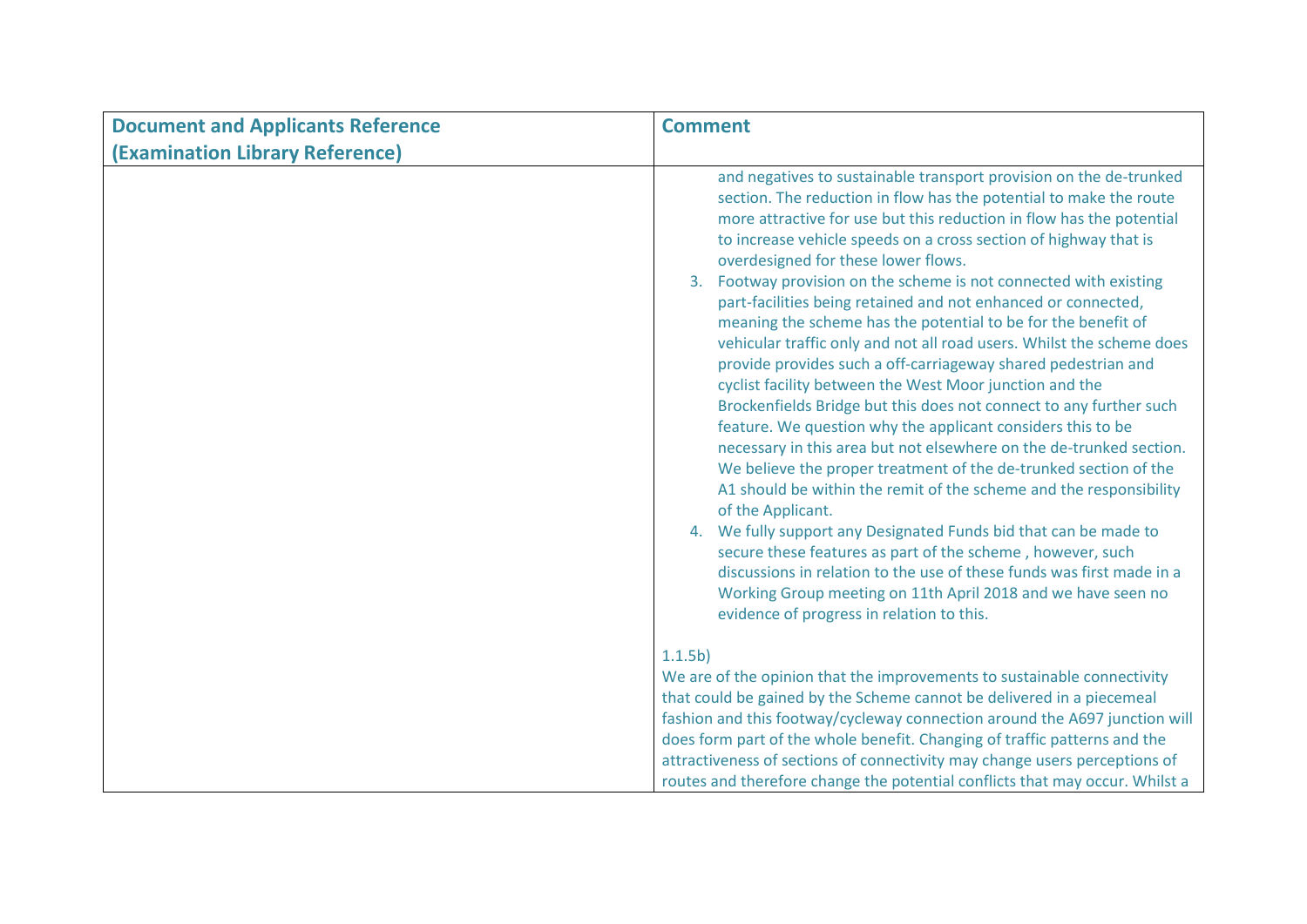| <b>Document and Applicants Reference</b> | <b>Comment</b>                                                                                                                                                                                                                                                                                                                                                                                                                                                                                      |
|------------------------------------------|-----------------------------------------------------------------------------------------------------------------------------------------------------------------------------------------------------------------------------------------------------------------------------------------------------------------------------------------------------------------------------------------------------------------------------------------------------------------------------------------------------|
| (Examination Library Reference)          |                                                                                                                                                                                                                                                                                                                                                                                                                                                                                                     |
|                                          | particular footway or footway crossing may not experience recorded<br>incidents presently, it may do as a result of the scheme if appropriate<br>mitigation is not provided.                                                                                                                                                                                                                                                                                                                        |
|                                          | 1.1.5c<br>It is not clear in the Rights of Way and Access Plan (REP1-003) that the<br>footways are for safeguarded purposes and not to be delivered under the<br>scheme and this should be made clear. It remains our position that footways<br>provided in the scheme should connect to existing infrastructure especially if<br>the de-trunked section of the A1 is to have increased usage due the change<br>in traffic flows and the cross-sectional changes we are seeking to be<br>delivered. |
|                                          | 1.1.5d)<br>As stated on 1.1.5b) the improvements to sustainable connectivity can only<br>be realised if the connection is complete and therefore any piecemeal<br>provision will not achieve this aim.                                                                                                                                                                                                                                                                                              |
|                                          | 1.1.5e<br>The plans are noted and we will consider the appropriateness of the<br>termination of new footways on the current and future Local Highway<br>Network as the plans are refined and as part of the detailed design process.                                                                                                                                                                                                                                                                |
|                                          | 1.1.6<br>Further updates on the status of the agreements have been provided to the<br>applicant and we are aware that they are working through the implications<br>of the status of these. We await the result of these discussions and the<br>implications of this on the scheme to comment upon at the appropriate<br>time.                                                                                                                                                                       |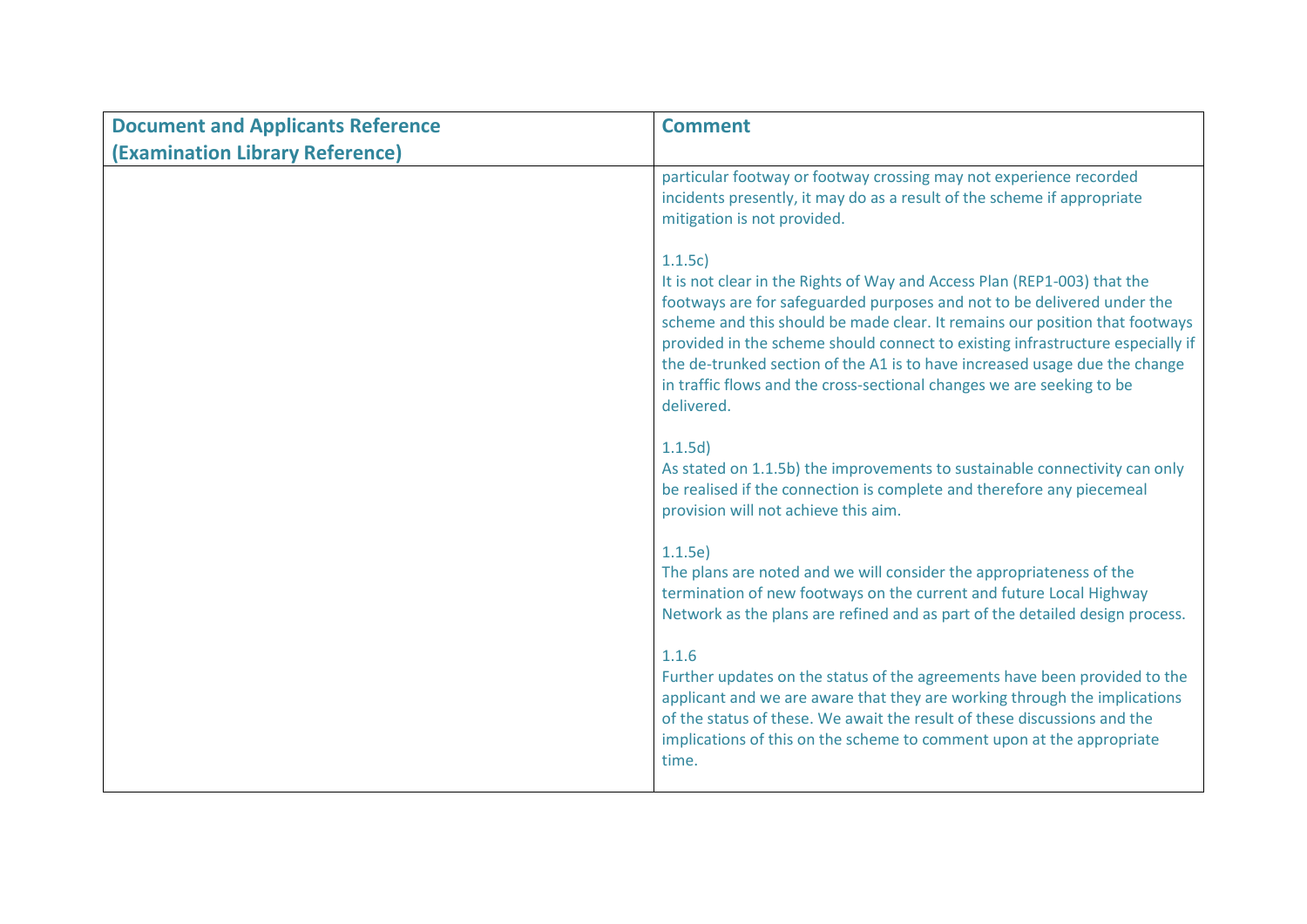| <b>Document and Applicants Reference</b> | <b>Comment</b>                                                                                                                                                                                                                                                                                                                                                                                                                                                                                                                                                                                                                                                                                                                     |
|------------------------------------------|------------------------------------------------------------------------------------------------------------------------------------------------------------------------------------------------------------------------------------------------------------------------------------------------------------------------------------------------------------------------------------------------------------------------------------------------------------------------------------------------------------------------------------------------------------------------------------------------------------------------------------------------------------------------------------------------------------------------------------|
| (Examination Library Reference)          |                                                                                                                                                                                                                                                                                                                                                                                                                                                                                                                                                                                                                                                                                                                                    |
|                                          | 1.1.7 to 1.1.9<br>As per our response to TT.1.21 in the Highways England -Deadline 1<br>Submission - 7.8 Applicant's Response to ExA's First Written Questions - Rev<br>0 (REP1-032)                                                                                                                                                                                                                                                                                                                                                                                                                                                                                                                                               |
|                                          | 1.1.10<br>As per our response to TT.1.22 in the Highways England -Deadline 1<br>Submission - 7.8 Applicant's Response to ExA's First Written Questions - Rev<br>0 (REP1-032)                                                                                                                                                                                                                                                                                                                                                                                                                                                                                                                                                       |
|                                          | 1.1.11<br>As per our response to TT.1.23 in the Highways England -Deadline 1<br>Submission - 7.8 Applicant's Response to ExA's First Written Questions - Rev<br>0 (REP1-032) however additional comments are made over this:<br>Part B Point 5 - Whilst the principle of this is acceptable we have not<br>$\bullet$<br>agreed to the full extent to which the soft estate will form part of the<br>handover to the Local Highway Authority and this continues to form<br>discussions in relation to Stopping Up and the Landscaping Proposals<br>Part B Point 7 - The adoption of Basins DB17a and DB17b have not been<br>$\bullet$<br>agreed to be adopted by the Local Authority and therefore this<br>statement is not agreed. |
|                                          | 1.1.12<br>Points are noted.                                                                                                                                                                                                                                                                                                                                                                                                                                                                                                                                                                                                                                                                                                        |
|                                          | 1.1.26<br>The applicant has responded to our point made about the effects on<br>character with descriptions of visual effects. The point regarding effects on<br>landscape character has not been addressed.                                                                                                                                                                                                                                                                                                                                                                                                                                                                                                                       |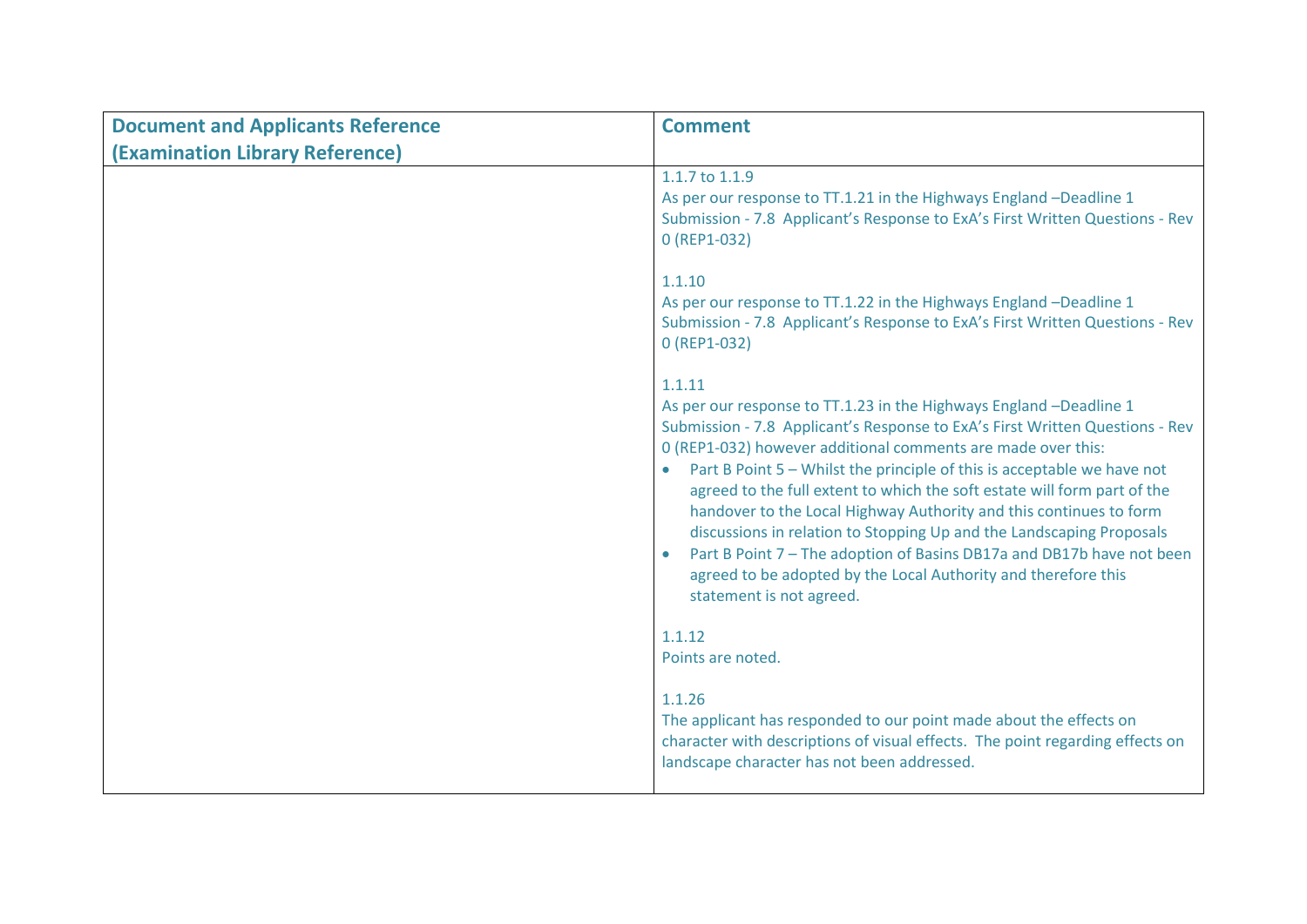| <b>Document and Applicants Reference</b>                                                                                            | <b>Comment</b>                                                                                                                                                                                                                                                                                                                                                                                                                                                                                    |
|-------------------------------------------------------------------------------------------------------------------------------------|---------------------------------------------------------------------------------------------------------------------------------------------------------------------------------------------------------------------------------------------------------------------------------------------------------------------------------------------------------------------------------------------------------------------------------------------------------------------------------------------------|
| (Examination Library Reference)                                                                                                     |                                                                                                                                                                                                                                                                                                                                                                                                                                                                                                   |
|                                                                                                                                     | 1.1.27<br>These comments on the inadequate assessment of landscape effects relate<br>to the assessment of Part B. Although our representation does not make<br>this distinction its clearly set out in the Local Impact report. The applicant's<br>response provides examples form solely Part A in the respect of the<br>assessment of landscape character and does not adequately address this<br>issue.                                                                                        |
|                                                                                                                                     | 1.1.31<br>We do not agree that Chapter 12 has assessed the impacts of the scheme on<br>communities fully.<br>The impacts on communities play an important part of the economic<br>benefits of the scheme on the tourism economy in the county of which<br>walking and cycling forms a significant part as well as the contributing to<br>health benefits to local communities. We do not agree that this impact<br>should have been scoped out of the Population and Health chapter of the<br>ES. |
|                                                                                                                                     | 1.1.65<br>We are considering the statements made in relation to drainage and will<br>comment upon these once confirmed.                                                                                                                                                                                                                                                                                                                                                                           |
| Highways England-<br>Deadline 1 Submission - 7.9 Applicant's Response to Relevant<br><b>Representations - Rev O</b><br>$(REP1-064)$ | <b>1.5 NON-STATUTORY ORGANISATIONS</b><br>Table 1-11 - Northumberland Estates - RR-011<br>1.11.1<br>In terms of planning policy, we note HE's response to this relevant<br>representation and would request that further consideration is given to                                                                                                                                                                                                                                                |
|                                                                                                                                     | safeguarded mineral resources (in accordance with emerging Local Plan<br>Policy MIN 4)                                                                                                                                                                                                                                                                                                                                                                                                            |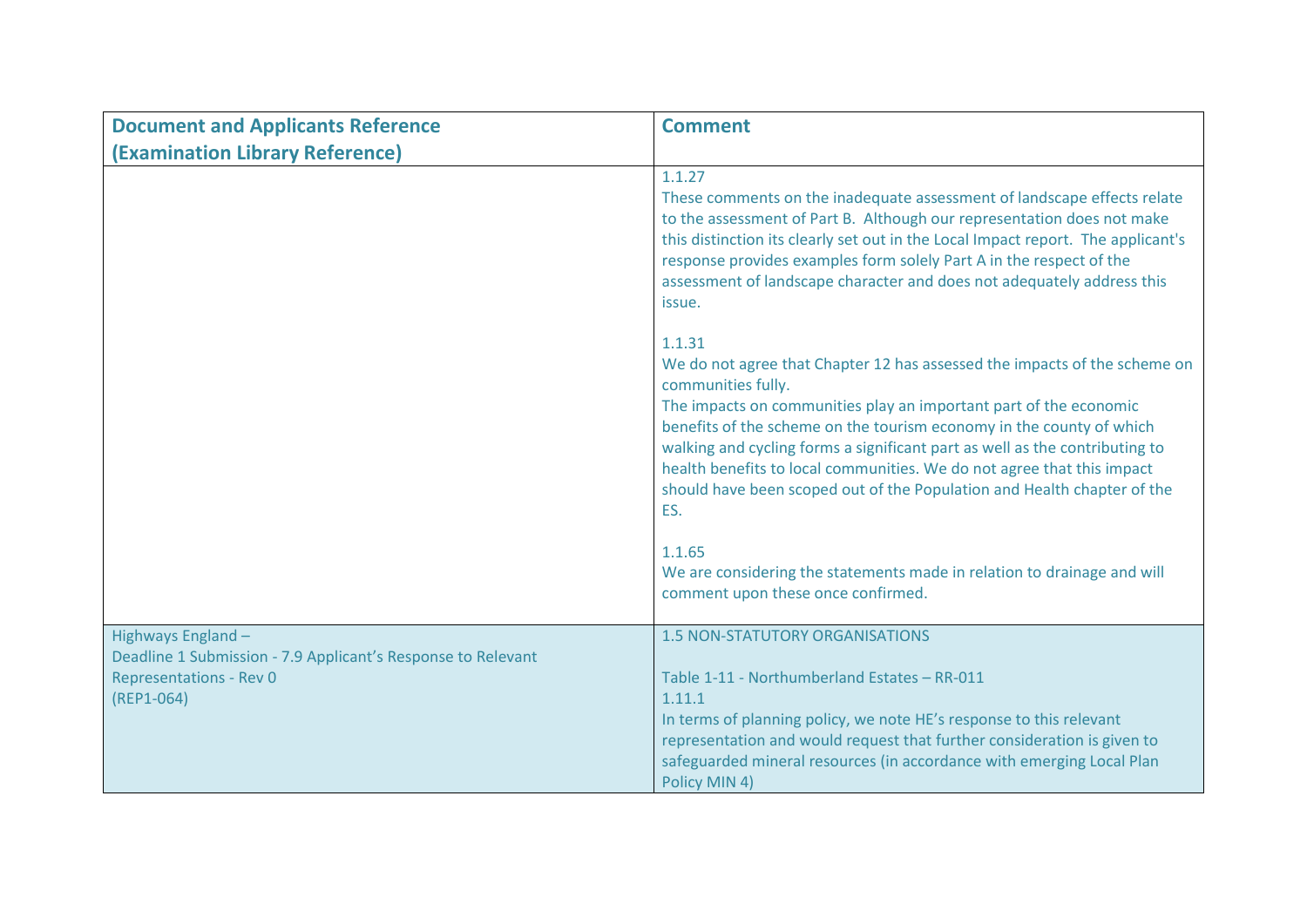| <b>Document and Applicants Reference</b>                     | <b>Comment</b>                                                                                                                                                                                                                                                                                                                                                                                                                                                                                                                                                                                                                                                                                                                                                                                                                                                                                                             |
|--------------------------------------------------------------|----------------------------------------------------------------------------------------------------------------------------------------------------------------------------------------------------------------------------------------------------------------------------------------------------------------------------------------------------------------------------------------------------------------------------------------------------------------------------------------------------------------------------------------------------------------------------------------------------------------------------------------------------------------------------------------------------------------------------------------------------------------------------------------------------------------------------------------------------------------------------------------------------------------------------|
| (Examination Library Reference)                              |                                                                                                                                                                                                                                                                                                                                                                                                                                                                                                                                                                                                                                                                                                                                                                                                                                                                                                                            |
|                                                              | 1.11.2 and 1.11.3<br>We adhere to views regarding Lionheart set out in the Local Impact Report<br>and note the applicant's willingness to adjust the compound area and<br>safeguard infrastructure to allow for planned future development.                                                                                                                                                                                                                                                                                                                                                                                                                                                                                                                                                                                                                                                                                |
| Highways England -                                           | 1.6 MEMBERS OF THE PUBLIC AND BUSINESSES                                                                                                                                                                                                                                                                                                                                                                                                                                                                                                                                                                                                                                                                                                                                                                                                                                                                                   |
| Deadline 1 Submission - 7.9 Applicant's Response to Relevant |                                                                                                                                                                                                                                                                                                                                                                                                                                                                                                                                                                                                                                                                                                                                                                                                                                                                                                                            |
| <b>Representations - Rev 0</b><br>$(REP1-064)$               | Table 1-13 Transport Action Network - RR-013<br>The Council supports the road scheme - see emerging Local Plan Policy TRA<br>3 - but continues to urge the design and construction to take full account of<br>the need to minimise emissions, (relates to emerging Local Plan Policy STP<br>4).                                                                                                                                                                                                                                                                                                                                                                                                                                                                                                                                                                                                                            |
|                                                              | Table 1-14 Woodland Trust RR-014<br>It is noted that the Woodland Trust give strong emphasis to the<br>irreplaceability of ancient woodland. The Council notes their call for a much<br>greater ratio of compensatory planting than is being offered but has no<br>policy on ratios of replacement. In terms of planning policy, the Council<br>draws attention to emerging Local Plan Policy ENV 1, which emphasises<br>protecting irreplaceable natural assets; and Policy ENV 2, which seeks to<br>secure a net gain for biodiversity to reflect latest Government policy. The<br>council notes Highways England's response and is broadly in agreement with<br>the approach taken. HE has been discussing the loss of ancient woodland<br>and the mitigation with NCC throughout the process and agrees that there<br>are exceptional circumstances and there is no practical alternative to<br>delivering the scheme. |
|                                                              | Table 1-42 Mark Hawes on behalf of residents of Northgate Farm - RR-045<br>The Council notes HE's response but would be request that all necessary<br>steps are being taken to minimise, or preferably avoid, losses of residential                                                                                                                                                                                                                                                                                                                                                                                                                                                                                                                                                                                                                                                                                        |